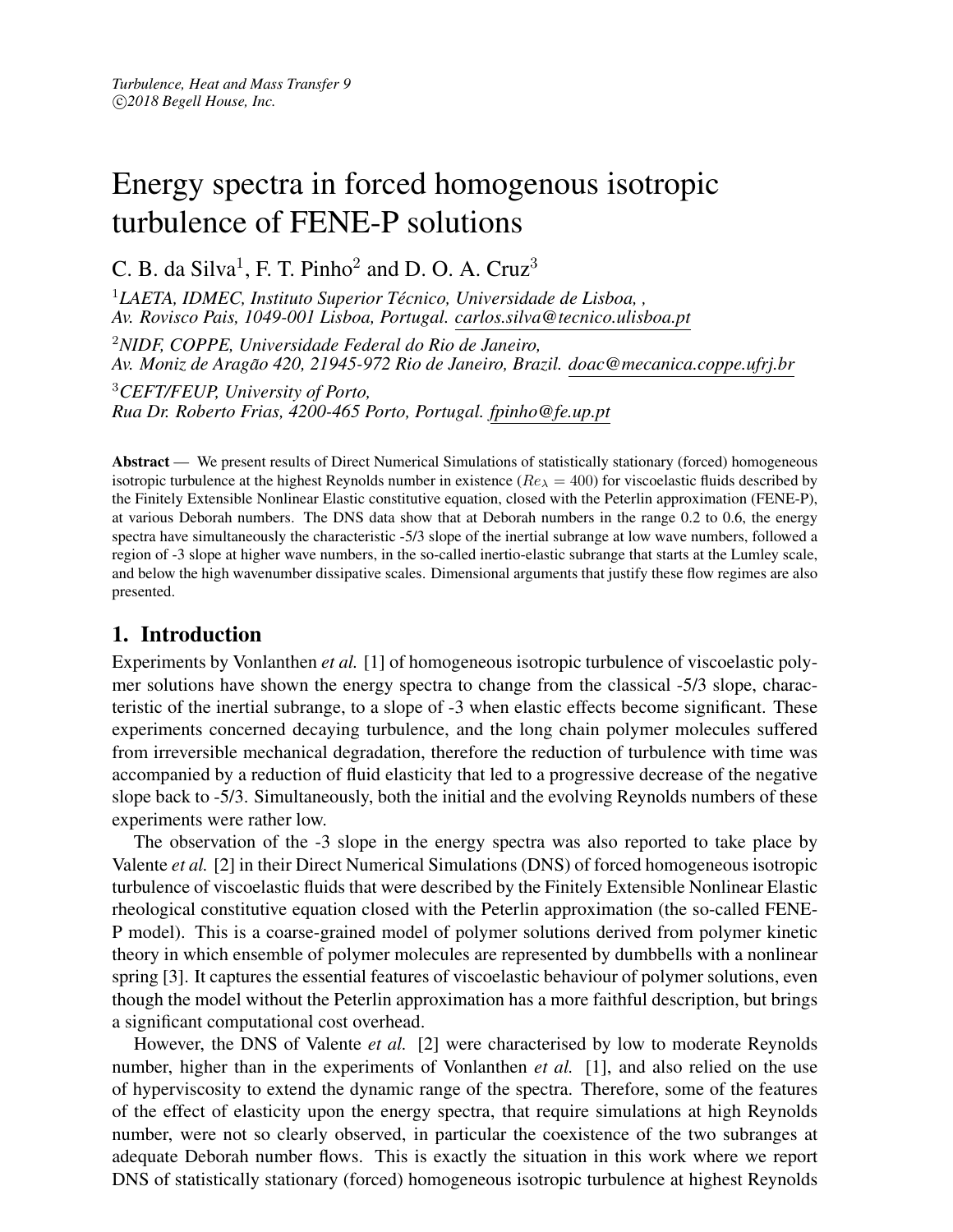

Figure 1: Energy spectrum for  $De = 0.25$  and  $Re_{\lambda} = 400$  and fitted energy spectra with -5/3 and -3 slopes. The Lumley wave number is  $k_{Lumley} = 13.7 m^{-1}$ .

number in existence for viscoelastic fluids ( $Re_{\lambda} = 400$ ) in order to show that in a certain range of Deborah numbers, the energy spectra have simultaneously the characteristic -5/3 slope at low wave numbers  $(k)$ , typical of the inertial subrange, followed by the characteristic  $-3$  slope at higher wave numbers, in the inertio-elastic subrange that starts at the Lumley scale, and below the high wave number dissipative scales.

#### 2. Results

A total of 12 simulations were carried out, including 2 Newtonian, in two different meshes. Figure 1 presents the energy spectrum  $E(k)$  corresponding to a simulation at  $Re<sub>\lambda</sub> = 400$ , where  $\lambda$  is the Taylor micro-scale, and  $De = 0.25$  of a FENE-P fluid with  $L^2 = 100^2$ , ratio of viscosities  $\beta = 0.8$  and solvent kinematic viscosity  $\nu^{[s]} = 0.003m^2/s$ . The Reynolds number based on the Taylor micro-scale is defined as

$$
Re_{\lambda} = \sqrt{\frac{2K}{3}} \frac{\lambda}{\nu^{[s]}}.
$$
 (1)

and the Deborah number

$$
De = \frac{\tau_p \sqrt{K}}{\ell},\tag{2}
$$

involves the fluid relaxation time  $(\tau_p)$ , the turbulent kinetic energy  $(K)$  and the integral length scale  $(l)$ , which is defined as

$$
\ell = \left(\frac{\pi}{2K}\right) \sum_{k_{min}}^{k_{max}} \frac{E(k)}{k},\tag{3}
$$